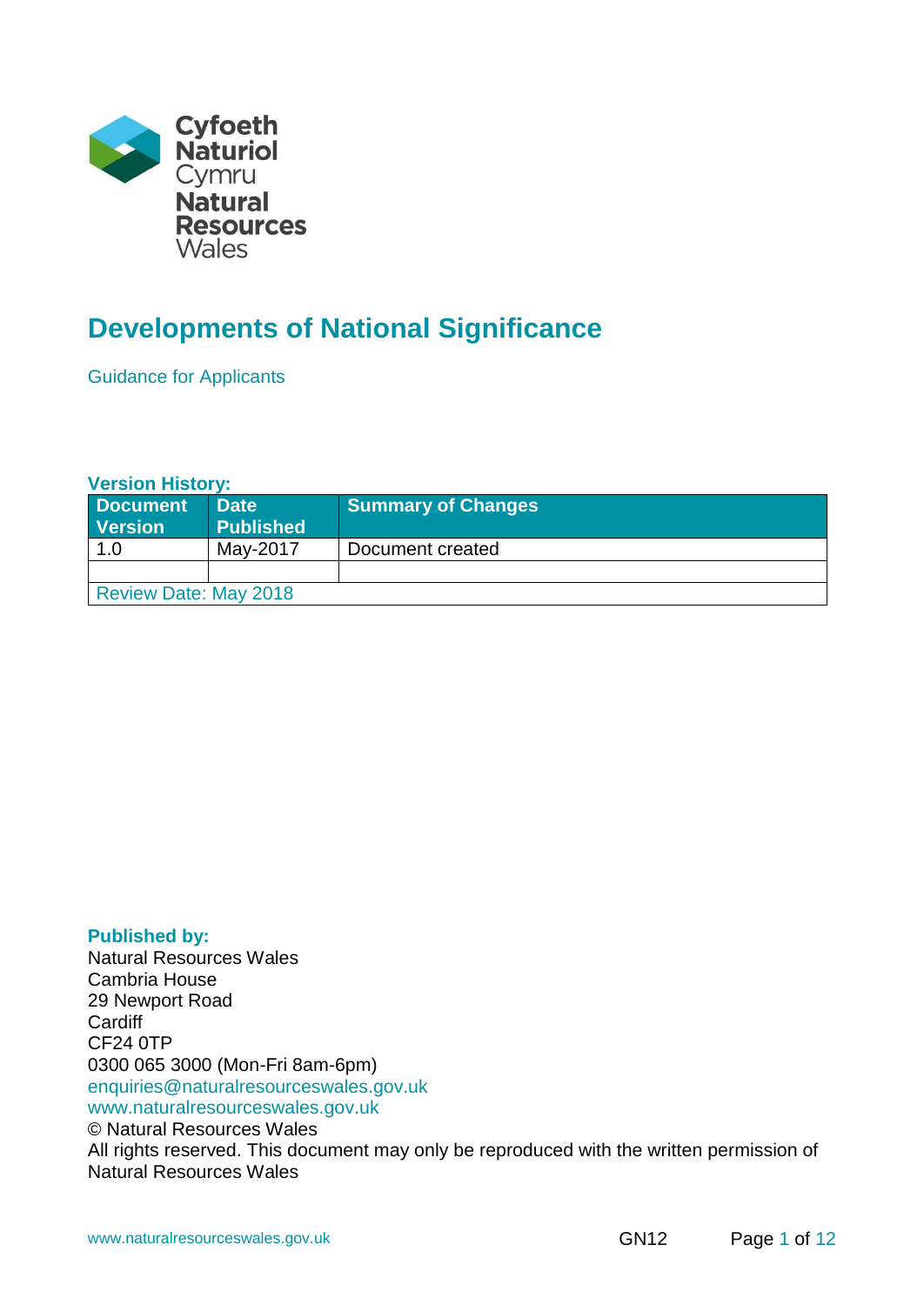#### **What is this document about?**

This guidance sets out NRW's role as a specialist consultee in respect of applications for Developments of National Significance.

#### **Who is this document for?**

This guidance is for applicants and developers preparing an application for a Development of National Significance.

#### **Contact for queries and feedback**

Planning and Energy Team, Email address: EPP.Planning@cyfoethnaturiolcymru.gov.uk.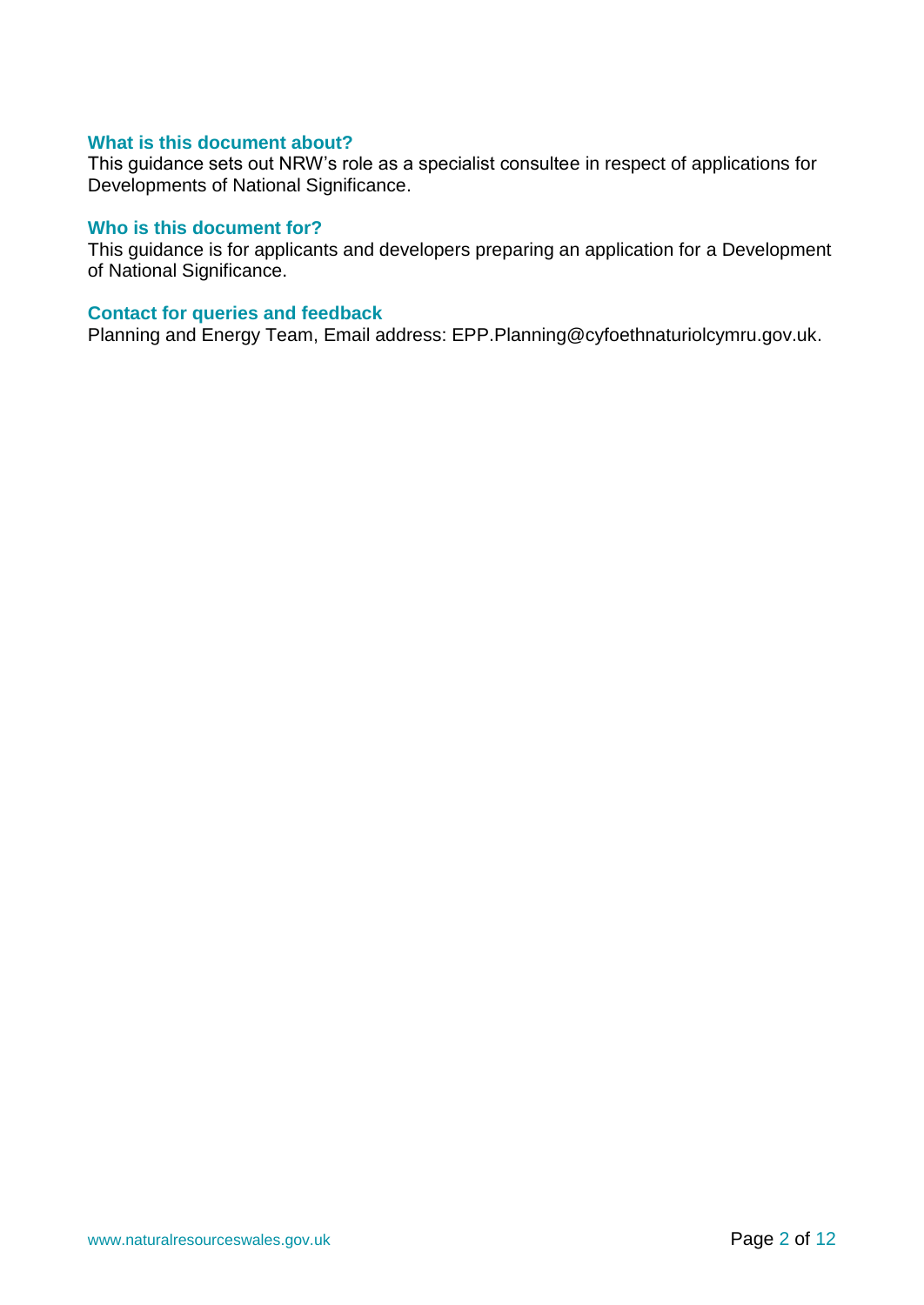# **1 Introduction**

1.1.1 This guidance is aimed at applicants and developers who wish to submit an application for Development of National Significance (DNS). It sets out our role as a specialist consultee in respect of applications for DNS applications and it should be referred to when preparing a DNS application. This guidance does not override legislative provisions and does not comprise legal advice. You should refer to the relevant legislation and seek independent legal advice if required.

1.1.2 We also set out details of the services we offer during the DNS process, and describe:-

- when it is best to consult us;
- the process for requesting this service, and
- charging for discretionary advice.

1.1.3 In addition to our role as a specialist consultee, we also determine consents that may be relevant to the DNS.

1.1.4 This guidance should be read alongside the Planning Inspectorate's (PINS's) guidance on:-

- [DNS](http://gov.wales/topics/planning/developcontrol/developments-of-national-significance/guidance/?lang=en) which explains the application process for DNS, the terminology used and includes guidance on Environment Impact Assessment and Habitats Regulations Assessment;
- The [Role of public bodies in the DNS process.](http://gov.wales/docs/desh/publications/160330-dns-appendix-1-role-of-public-bodies-en.pdf)

1.1.5 This guidance will be reviewed as necessary to ensure that it remains relevant and up to date.

## **1.2 The DNS Application Process**

1.2.1 Flowchart 1 summarises the main stages in the process of deciding a DNS application:-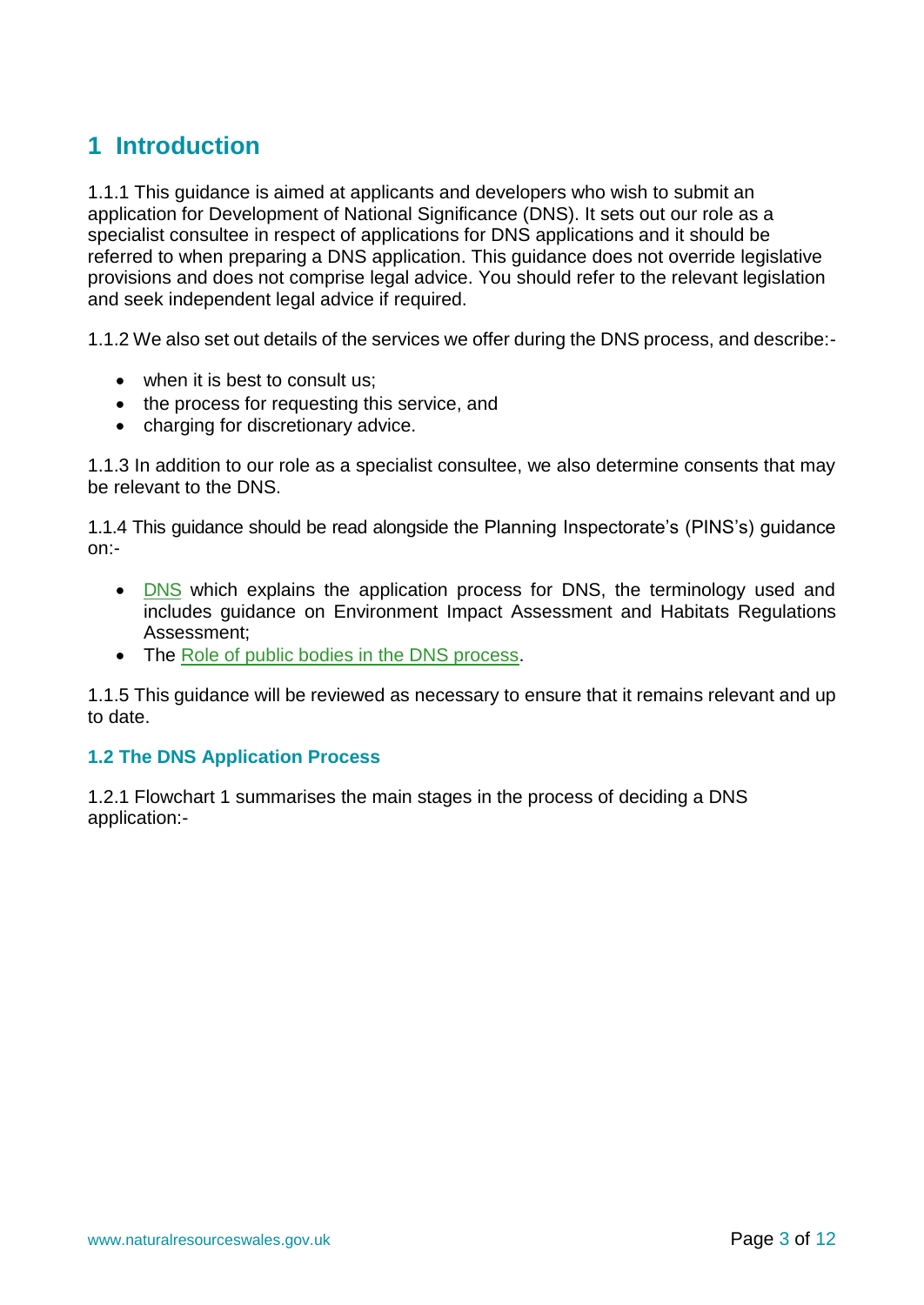## Flowchart 1 – The DNS Process

| <b>Pre-Notification Engagement</b>                               |  |  |
|------------------------------------------------------------------|--|--|
| Pre-application notification (12 months)                         |  |  |
| Pre-application consultation (at least 6 weeks)                  |  |  |
| <b>Submission of DNS application</b>                             |  |  |
| Validation of DNS application (up to 6 weeks)                    |  |  |
| Consultation and production of LIR by LPA (5 weeks)              |  |  |
| Window for amendments (10 days)                                  |  |  |
| Determination of procedure                                       |  |  |
| Examination and Inspector's Report (up to 17 weeks)              |  |  |
| <b>Welsh Ministers consider Recommendation Report (12 weeks)</b> |  |  |
| <b>Decision</b>                                                  |  |  |
| Period for legal challenge (6 weeks)                             |  |  |

## **2 Natural Resources Wales's role as a specialist consultee**

2.1.1 Under the Developments of National Significance (Procedure) (Wales) Order 2016 (2016 Order), Natural Resources Wales is a 'specialist consultee' in the application process for a DNS where the development falls within a category set out in the table in Schedule 5 of the 2016 Order and where Natural Resources Wales is named as specialist consultee for a particular category.

## **2.2 Pre Application – Statutory Advice**

2.2.1 You are required to consult us prior to submitting your application to Welsh Ministers where the proposal meets one or more of the criteria prescribed in Schedule 5 of the Developments of National Significance (Procedure) (Wales) (Order) 2016 (2016 Order). These are:-

- Development involving or including mining operations;
- Development involving the carrying out of works or operations in the bed of or on the banks of a river or stream;
- Development for the purpose of refining or storing mineral oils and their derivatives;
- Development involving the use of land for the deposit of refuse or waste;
- Development relating to the retention, treatment or disposal of sewage, trade-waste, slurry or sludge (other than the laying of sewers, the construction of pumphouses in a line of sewers, the construction of septic tanks and cesspools serving single dwellinghouses or single caravans or single buildings in which not more than ten people will normally reside, work or congregate, and works ancillary thereto);
- Development affecting the use of land as a cemetery;
- Development i) in or likely to affect a site of special scientific interest; or(ii) within an area which has been notified to the Welsh Ministers by the Natural Resources Body for Wales and which is within two kilometres, of a site of special scientific interest, of which notification has been given, or has effect as if given, to the Welsh Ministers by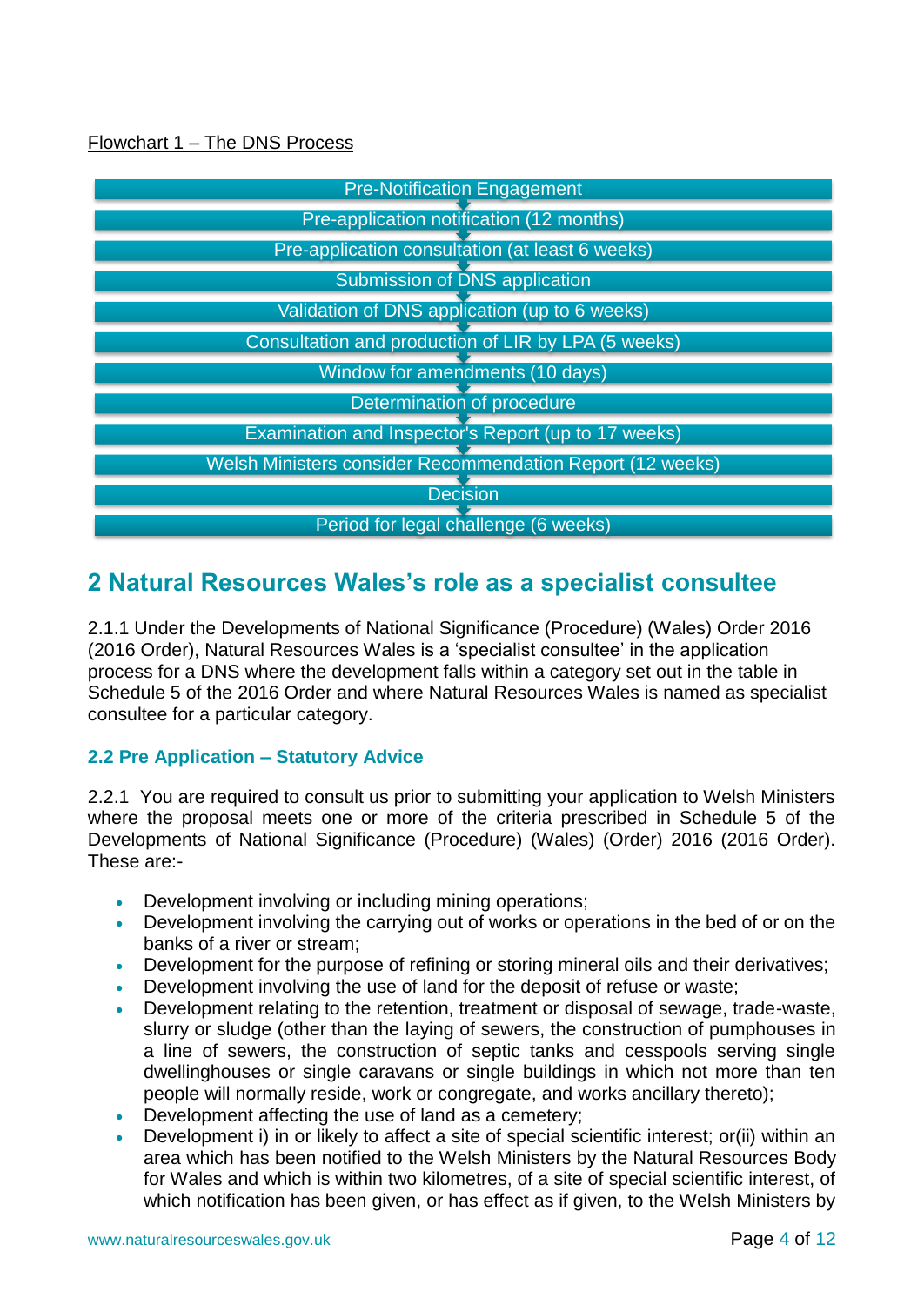the Natural Resources Body for Wales, in accordance with section 28 of the Wildlife and Countryside Act 1981 (sites of special scientific interest);

 Development within 250 metres of land which— (i) is or has, at any time in the 30 years before the relevant application, been used for the deposit of refuse or waste; and (ii) has been notified to the Welsh Ministers by the Natural Resources Body for Wales for the purposes of this provision.

2.2.2 For statutory pre-application consultation under the 2016 Order you are required to comply with the publication requirements under article 8 and submit a notice to us under article 9 as prescribed in Schedule 2 of the 2016 Order or in a form substantially to the like effect. In addition, we would expect to be provided with all documents relevant to the scheme, including (but may not be limited to):-

- An Environmental Statement including proposed methodologies and mitigation to address significant environmental effects;
- A schedule of secondary consents applied for as part of the DNS application;
- Application forms and documents associated with secondary consents;
- A proposed timetable and schedule of associated Natural Resources Wales related consents being applied for together with all available documents;
- All plans and drawings needed to identify and describe the proposed development;
- A report on Likely Significant Effects under the Conservation of Habitats and Species Regulations 2010 (as amended).

2.2.3 NRW will provide a substantive response within 42 days beginning with the day on which the notice referred to in article 9 is given. We will provide a single substantive response to a particular DNS application. Where the applicant requires further preapplication advice, NRW may agree to provide this at its discretion in accordance with its standard terms and conditions under its charging scheme.

2.2.4 Our substantive response to a statutory pre-application consultation as a specialist consultee will comprise one of the following four responses contained in Table 1.

| <b>Category of Substantive Response</b>                                                                                                                                                                             | When used                                                                                                                                                                                                                                                                                                                                                           |
|---------------------------------------------------------------------------------------------------------------------------------------------------------------------------------------------------------------------|---------------------------------------------------------------------------------------------------------------------------------------------------------------------------------------------------------------------------------------------------------------------------------------------------------------------------------------------------------------------|
| States that the specialist consultee has<br>no comment to make                                                                                                                                                      | We would use this category of response where<br>a DNS does not meet any of the criteria on our<br>checklist for engagement.                                                                                                                                                                                                                                         |
| States that the specialist consultee has<br>no objection to the proposed<br>development and refers the applicant to<br>current standing advice by the<br>specialist consultee on the subject of<br>the consultation | This category of response would be used<br>where we consider that any effects on an<br>environmental interest listed on our checklist<br>for engagement are appropriately avoided or<br>mitigated without any planning conditions<br>being sought by us. We will refer to current<br>Natural Resources Wales standing advice on<br>the subject of the consultation. |
|                                                                                                                                                                                                                     | We would use this category of response where<br>we consider the scheme is acceptable in<br>principle and where:                                                                                                                                                                                                                                                     |

## **Table 1: Substantive Response Categories at Pre-application stage**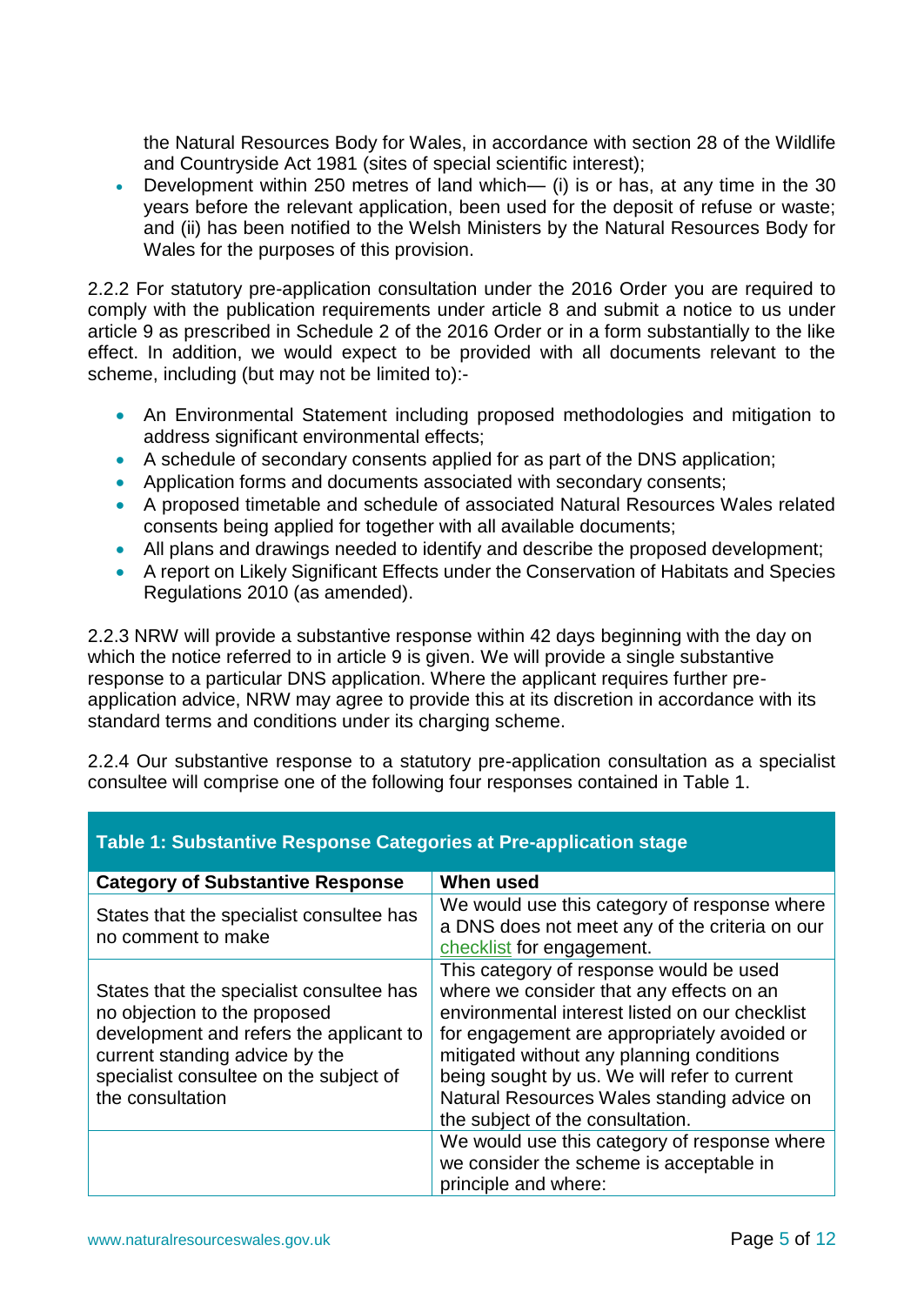| Advises the applicant of any concerns<br>identified in relation to the proposed<br>development and how those concerns<br>can be addressed                                                                                                             | Modifications are required to the proposed<br>scheme to overcome unacceptable<br>environmental effects; and/or,<br>Submitted information is deficient and<br>where we cannot rule out potentially<br>significant environmental effects and/or;<br>Where our concerns could be overcome by<br>attaching conditions to any planning<br>permission granted by Welsh Ministers.<br>We may also highlight when using this<br>category of response, that where our concerns<br>are not addressed and recommended actions<br>not followed we would object to the scheme. |
|-------------------------------------------------------------------------------------------------------------------------------------------------------------------------------------------------------------------------------------------------------|-------------------------------------------------------------------------------------------------------------------------------------------------------------------------------------------------------------------------------------------------------------------------------------------------------------------------------------------------------------------------------------------------------------------------------------------------------------------------------------------------------------------------------------------------------------------|
|                                                                                                                                                                                                                                                       | We would use this category of response where<br>we consider:                                                                                                                                                                                                                                                                                                                                                                                                                                                                                                      |
| Advises the applicant that the specialist<br>consultee has concerns and that it<br>would object to an application for<br>planning permission made in the same<br>or substantially the same terms and<br>sets out the reasons for those<br>objections. | The proposal would have an unacceptable<br>effect on the environment;<br>The effects could not be overcome without<br>substantial changes to the scheme.<br>We would explain the reasons for our<br>concerns and set out why we consider the<br>scheme is unacceptable in its current form.                                                                                                                                                                                                                                                                       |

2.2.5 The Planning (Wales) Act 2015 section 20 enables certain consents to be applied for as part of a DNS application. These are known as secondary consents to be determined by Welsh Ministers. Further information on secondary consents can be found [here.](http://gov.wales/docs/desh/publications/160620-appendix-2-secondary-and-related-consents-en.pdf)

2.2.6 We will reference substantive responses to secondary consents we comment on at pre-application stage, with our pre-application substantive response to a DNS application.

## **2.3 Pre Application – Discretionary Advice**

2.3.1 We recognise the benefits of effective pre-application consultation between ourselves and the applicant. In addition to our statutory advice, we can offer applicants a preliminary opinion and access to our charged discretionary planning advice service (DPA Service). A free preliminary opinion is offered for all proposals which meet at least one of the criteria in our checklist for engagement. More information on what this service covers and how to access it can be found on our [website.](https://naturalresources.wales/guidance-and-advice/business-sectors/planning-and-development/advice-for-developers/our-service-to-developers/?lang=en)

2.3.2 You can use the DPA service if you wish to access more extensive advice than we can provide as part of either our statutory advice or preliminary opinion. Examples of this include:-

 advice that is requested at the pre-notification stage of the DNS application process;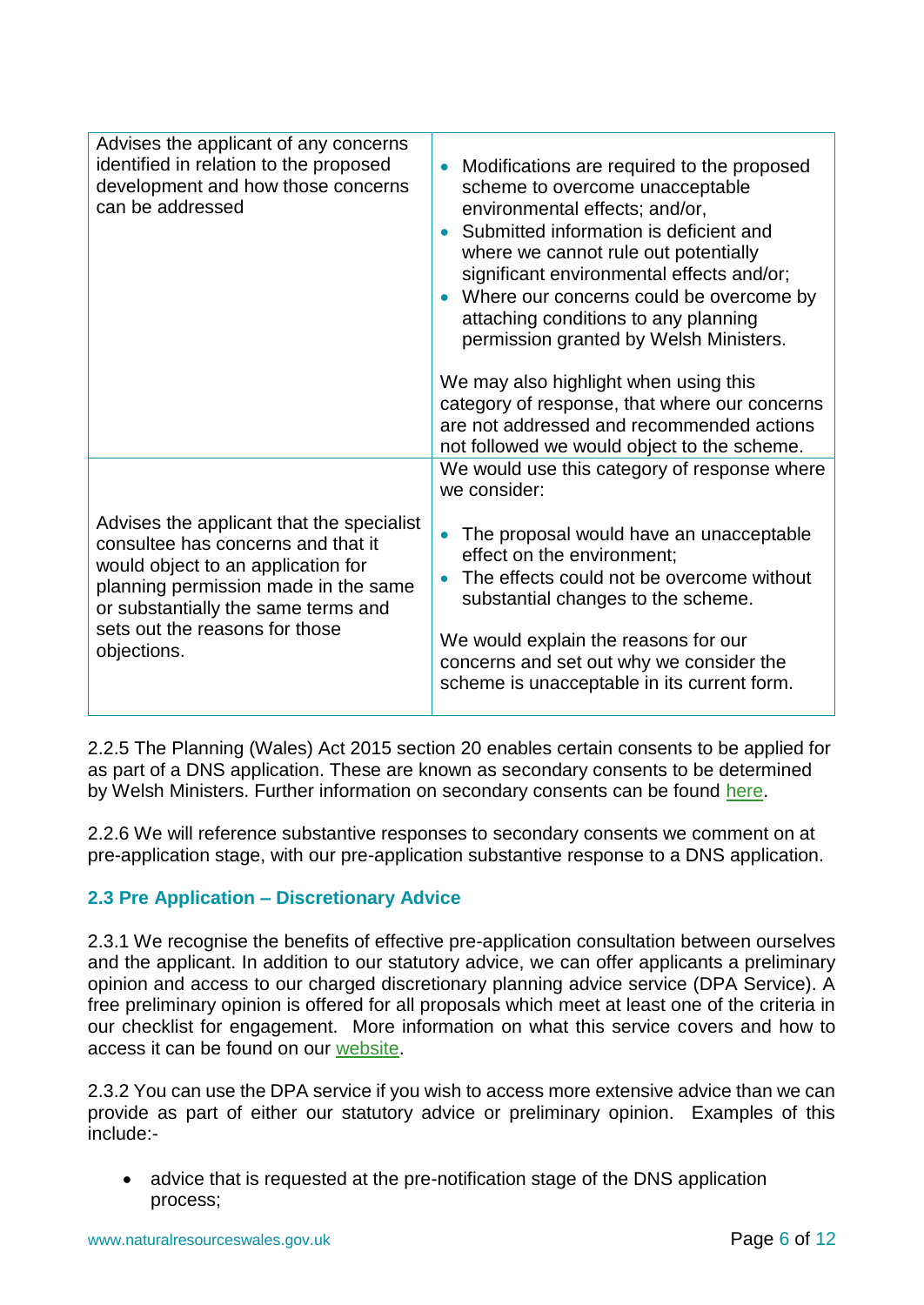- meetings with applicants;
- site visits:
- advice on the issues an environmental statement should cover;
- advice on habitat survey requirements;
- mitigation requirements, and;
- detailed advice on constraints.

2.3.3. The DPA service is a charged service, but there is no obligation on you to make use of it. Full details of what is covered by this service, how to access it and the terms and conditions under which it is offered can be found on our website. If you are interested in making use of the DPA service, we will ask you or your consultants to set out what advice is required and if the request is extensive, provide us with a detailed programme of work. This document will help us to assess the short and long-term demands of the project and assess our capacity to deliver the advice. We will also use it to provide you with a cost estimate for the requested work.

2.3.4 If you decide to accept our quotation for the work, we will appoint an officer as a point of contact. If you require a significant level of input from us we will agree a protocol with you or your consultants, which will set out how we will work together. We will ask you or your consultants to ensure that sufficient and adequate information is provided to us to enable us to provide the requested advice to you.

2.3.5 We recommend that discussions on the use of the DPA Service start as early as possible to avoid delays during later stages of the DNS application process. This is particularly important if you are planning to request a significant amount of advice from NRW.

## **2.4 Post Application Submission Consultation – Statutory Advice**

2.4.1 Welsh Ministers are statutorily required to consult us where a proposed DNS meets one or more of the criteria listed in Schedule 5 of the 2016 Order where we are listed as a specialist consultee unless we have advised Welsh Ministers that we do not wish to be consulted. We are required under Article 23 of the 2016 Order to provide a substantive response within 21 days of the date of the formal consultation being received. In accordance with Article 23 (as amended), if the application is accompanied by an environmental statement, we will provide a substantive response within 30 days of the date of the formal consultation being received. Where an extension of time is required, we will contact PINS as soon as possible to seek to agree a revised consultation deadline.

2.4.2 Where no pre-application consultation has taken place or where we have not given a response having been consulted at the pre-application stage, our substantive response to post application consultation will comprise one of the four categories of responses set out in Table 2.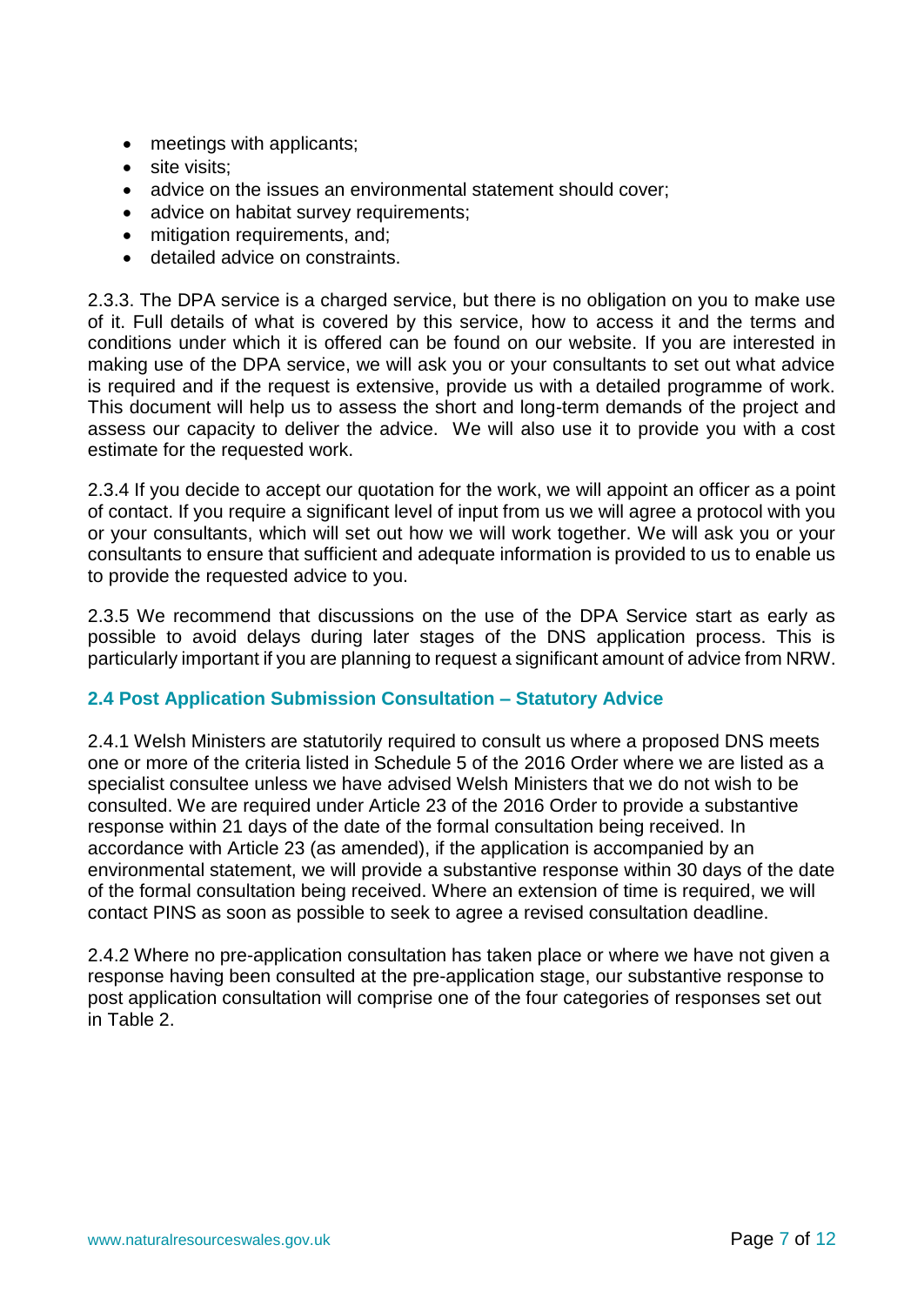## **Table 2: Substantive Response Categories Post Submission Consultation Stage (where we have not previously commented at pre-application stage).**

| <b>Category of Substantive Response</b>                                                                                                                                                                                   | <b>When used</b>                                                                                                                                                                                                                                                                                                                                                                                                                                                                                                                           |
|---------------------------------------------------------------------------------------------------------------------------------------------------------------------------------------------------------------------------|--------------------------------------------------------------------------------------------------------------------------------------------------------------------------------------------------------------------------------------------------------------------------------------------------------------------------------------------------------------------------------------------------------------------------------------------------------------------------------------------------------------------------------------------|
| States that the specialist consultee has<br>no comment to make                                                                                                                                                            | We would use this category of response where<br>a DNS does not meet any of the criteria on our<br>checklist for engagement.                                                                                                                                                                                                                                                                                                                                                                                                                |
| States that the specialist consultee has<br>no objection to the proposed<br>development and refers the Welsh<br>Ministers to current standing advice by<br>the specialist consultee on the subject<br>of the consultation | This category of response would be used<br>where we consider that material effects on an<br>environmental interest listed on our checklist<br>for engagement are appropriately avoided or<br>mitigated without any planning conditions<br>being sought by us. We will refer to current<br>Natural Resources Wales standing advice on<br>the subject of the consultation.                                                                                                                                                                   |
| Advises the Welsh Ministers of any<br>concerns identified in relation to the<br>proposed development and how<br>those concerns can be addressed<br>by the applicant                                                       | We would use this category of response where<br>we consider the scheme is acceptable in<br>principle subject to:-<br>Where the information is deficient and we<br>$\bullet$<br>cannot rule out potentially significant<br>environmental effects, adequate information<br>is provided to demonstrate that potential<br>significant environmental effects will be<br>appropriately mitigated or avoided, and/or,<br>Where our concerns could be overcome by<br>imposing conditions to any planning<br>permission granted by Welsh Ministers. |
| Advises that the specialist consultee<br>objects to the proposed development<br>and sets out the reasons for the<br>objection                                                                                             | We would use this category of response where<br>we consider:<br>The proposal would have an unacceptable<br>$\bullet$<br>effect on an environmental interest listed on<br>our checklist for engagement; and,<br>The effects could not be overcome by less<br>$\bullet$<br>than substantial changes to the proposed<br>development and<br>The effects could not be overcome by<br>$\bullet$<br>imposing planning conditions to any<br>planning permission and/or with the<br>provision of new information.                                   |

2.4.3 Where there are secondary consents being applied for and we have not previously commented on them, we will use a category of substantive response set out in table 2 for our responses to each secondary consent we respond to. We will reference substantive responses to secondary consents we comment on, with our post-submission substantive response to a DNS application.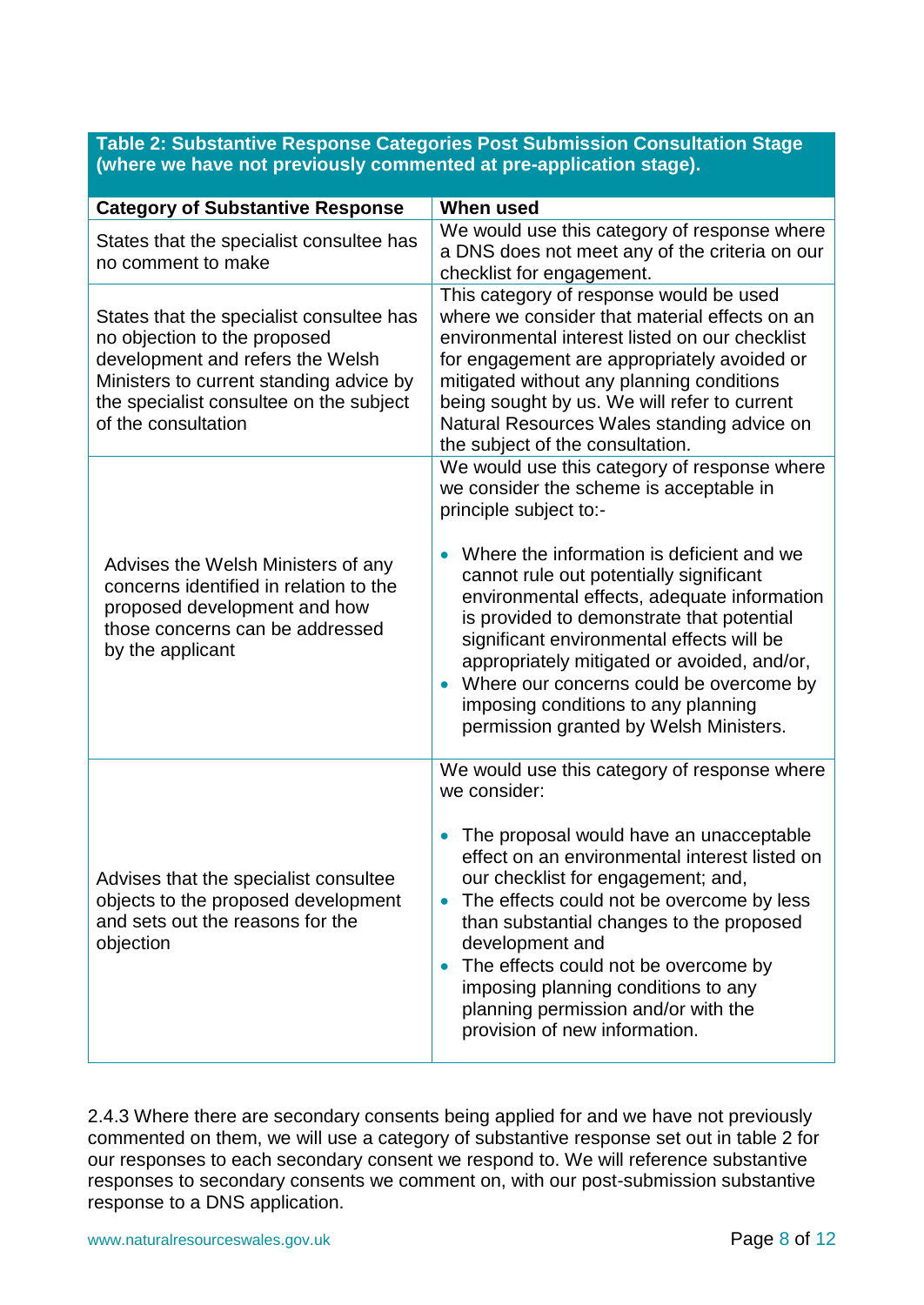2.4.4 **Where we have previously commented** at pre-application stage, our substantive response to PINS will use one of the three response categories set out in Table 3.

**Table 3: Substantive Response Categories Post Submission Consultation Stage** 

| (where we have previously commented at pre-application stage).                                                                                                                                                                                                    |                                                                                                                                                                                                                                                                                                                                                                                                                                                                                                                                                                                                                                                                                                                                                                                                                                         |  |
|-------------------------------------------------------------------------------------------------------------------------------------------------------------------------------------------------------------------------------------------------------------------|-----------------------------------------------------------------------------------------------------------------------------------------------------------------------------------------------------------------------------------------------------------------------------------------------------------------------------------------------------------------------------------------------------------------------------------------------------------------------------------------------------------------------------------------------------------------------------------------------------------------------------------------------------------------------------------------------------------------------------------------------------------------------------------------------------------------------------------------|--|
| <b>Category of Substantive Response</b>                                                                                                                                                                                                                           | <b>When used</b>                                                                                                                                                                                                                                                                                                                                                                                                                                                                                                                                                                                                                                                                                                                                                                                                                        |  |
| States that the specialist consultee has<br>no further comment to make in respect<br>of the proposed development and<br>confirms that any comments made<br>under article 10 remain relevant                                                                       | We would use this category of response where<br>we are satisfied that our previous comments<br>remain valid.                                                                                                                                                                                                                                                                                                                                                                                                                                                                                                                                                                                                                                                                                                                            |  |
| Advises the Welsh Ministers of any<br>new concerns identified in relation to<br>the proposed development, why the<br>concerns were not identified in the<br>response given in accordance with<br>article 10 and how concerns can be<br>addressed by the applicant | We would use this category of response<br>where:-<br>We have become aware of new information<br>(for example where further information has<br>been submitted to us by the applicant)<br>since our pre-application substantive<br>response was made, our advice has<br>changed and;<br>We consider in principle that the proposal<br>could still proceed in substantially the same<br>form:<br>- Where the application is deficient,<br>preventing us from assessing potentially<br>significant environmental effects, that<br>adequate information is provided to<br>demonstrate that potential significant<br>environmental effects will be<br>appropriately avoided or mitigated,<br>and/or<br>- Where our further concerns could be<br>overcome by attaching conditions to any<br>planning permission granted by Welsh<br>Ministers. |  |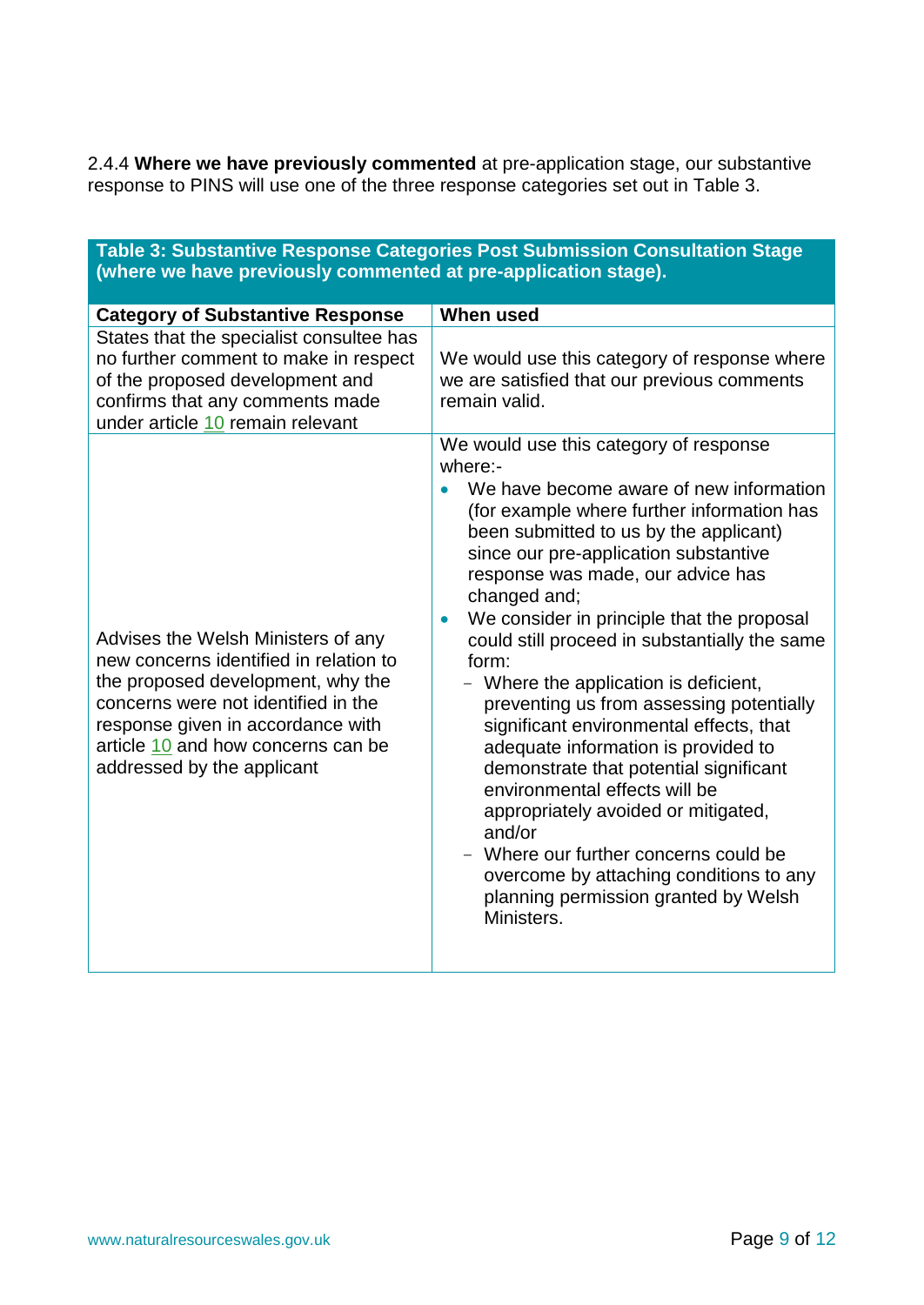| Advises the Welsh Ministers of any<br>new concerns identified in relation to<br>the proposed development, why the<br>concerns were not identified in the<br>response given in accordance with<br>article 10 and that the specialist<br>consultee objects to the proposed<br>development and sets out the reasons<br>for the objection | We would use this category of response where<br>our advice has changed because:<br>We have become aware of new information<br>(for example where further information has<br>been submitted to us by the applicant since<br>our pre-application consultation response<br>was made) that would result in the scheme<br>having an unacceptable effect on an<br>environmental interest listed on our<br>checklist for engagement; and,<br>We consider that our concerns cannot be<br>overcome without substantial changes<br>being made to the application and;<br>We do not consider that our concerns could<br>be overcome by imposing planning<br>conditions on any planning permission<br>and/or with the provision of new information. |
|---------------------------------------------------------------------------------------------------------------------------------------------------------------------------------------------------------------------------------------------------------------------------------------------------------------------------------------|-----------------------------------------------------------------------------------------------------------------------------------------------------------------------------------------------------------------------------------------------------------------------------------------------------------------------------------------------------------------------------------------------------------------------------------------------------------------------------------------------------------------------------------------------------------------------------------------------------------------------------------------------------------------------------------------------------------------------------------------|
|---------------------------------------------------------------------------------------------------------------------------------------------------------------------------------------------------------------------------------------------------------------------------------------------------------------------------------------|-----------------------------------------------------------------------------------------------------------------------------------------------------------------------------------------------------------------------------------------------------------------------------------------------------------------------------------------------------------------------------------------------------------------------------------------------------------------------------------------------------------------------------------------------------------------------------------------------------------------------------------------------------------------------------------------------------------------------------------------|

2.4.5 Where there are secondary consents being applied for and we have previously commented on them at pre-application stage, we will also use one of our categories of substantive response set out in table 3 for our responses to each secondary consent. We will reference substantive responses to secondary consents we comment on, with our post-submission substantive response to a DNS application.

## **2.5 Statements of Common Ground**

2.5.1 Where we are consulted on a Statement of Common Ground (SOCG) we will consider them on a case by case basis. PINS's procedural guidance on SOCGs can be found [here.](http://gov.wales/docs/desh/publications/160330-dns-appendix-6-statements-of-common-ground-en.pdf)

## **2.6 Section 106 Agreements**

2.6.1 Where there are section 106 obligations and we have a legal interest in the land, we should be consulted. The contents of the agreement should be approved by us prior to the section 106 agreement being signed. The obligations should also meet the advice given in Circular 13/97 'Planning Obligations' and the Community Infrastructure Levy Regulations 2010.

## **2.7 Examination**

2.7.1 We will participate in the examination process whenever we consider that it is appropriate and/or necessary to do so.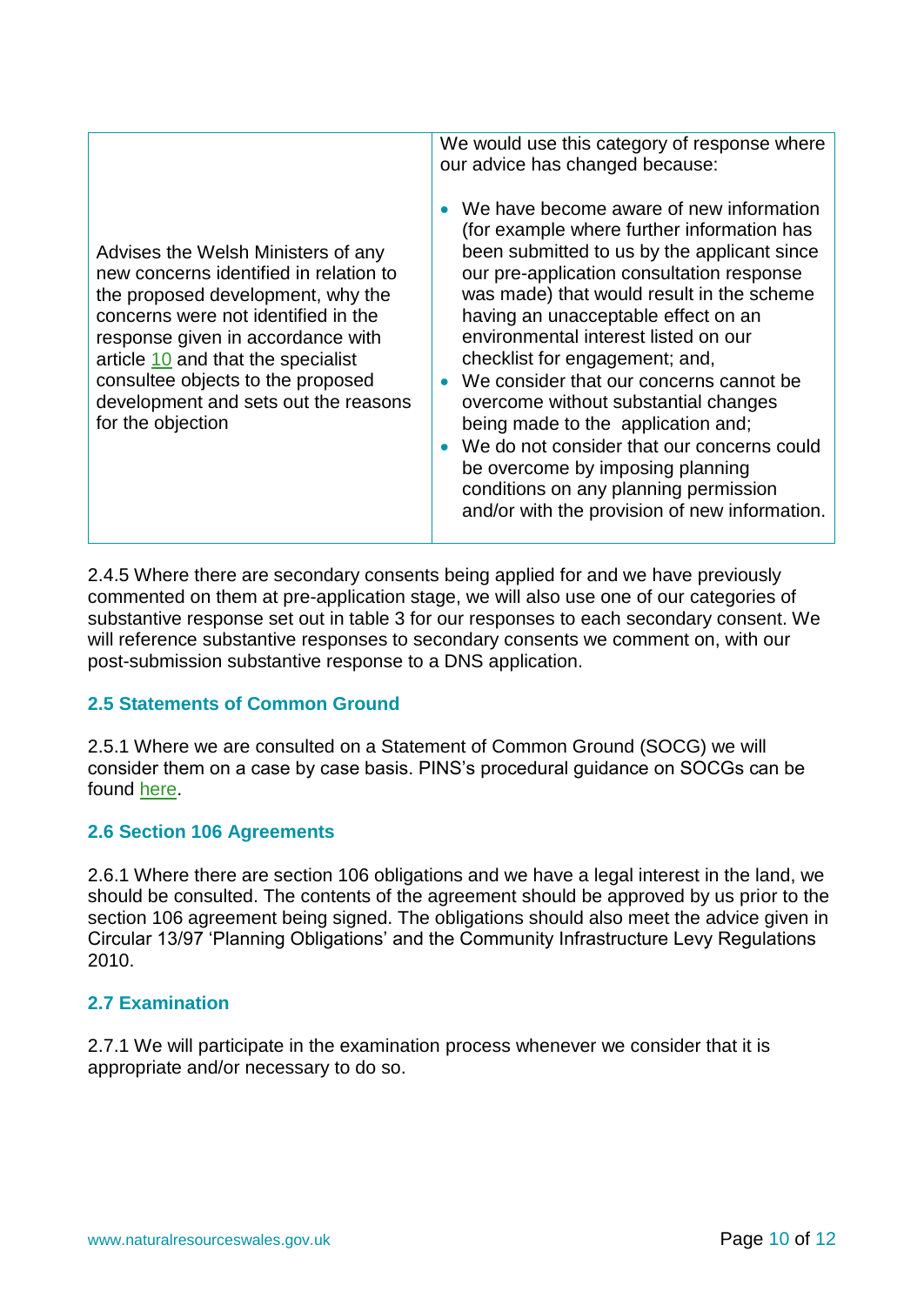## **2.8 Town and Country Planning (Environment Impact Assessment) (Wales) Regulations 2016: Natural Resources Wales as a consultee**

2.8.1 We are a consultee under the [Town and Country Planning \(Environmental Impact](http://www.legislation.gov.uk/wsi/2016/58/contents/made)  [Assessment\) \(Wales\) Regulations 2016](http://www.legislation.gov.uk/wsi/2016/58/contents/made)<sup>1</sup> (the EIA Regulations). Please refer to PINS's guidance on [Environmental Impact Assessment.](http://gov.wales/docs/desh/publications/160330-dns-appendix-3-environmental-impact-assessment-en.pdf)

## **2.9 Conservation of Habitats and Species Regulations 2010 (as amended): Natural Resources Wales as a Consultation Body**

2.9.1 In respect of DNS applications, we are the 'appropriate nature conservation body' under the Conservation of Habitats [and Species Regulations 2010](http://www.google.co.uk/url?sa=t&rct=j&q=&esrc=s&frm=1&source=web&cd=1&cad=rja&uact=8&ved=0CC4QFjAA&url=http%3A%2F%2Fwww.legislation.gov.uk%2Fuksi%2F2010%2F490%2Fcontents%2Fmade&ei=oUeHU5mxDOSd0QWezoDYCQ&usg=AFQjCNFJ-6kPBHAjMgTnqE7r2QUmzYncbw&bvm=bv.67720277,d.d2k)<sup>2</sup> (as amended) (the Habitats Regulations) in relation to Wales. PINS's guidance on Habitats Regulation Assessment can be found [here.](http://gov.wales/docs/desh/publications/160330-dns-appendix-4-habitats-regulations-assessment-en.pdf)

2.9.2 Welsh Ministers as the 'competent authority' for DNS under the Regulations must consult us as the appropriate nature conservation body for the purposes of the assessment and have regard to any representations made by us.

## **2.10 Flood Consequences Assessment (FCA)**

2.10.1 Flood risk, whether inland or from the sea is a material planning consideration. DNS proposals in areas defined as being at risk of flooding will need to meet the requirements of Planning Policy Wales and Technical Advice Note 15 (Development and Flood Risk). For proposals in areas of high flood risk (zone C) the sequential tests outlined in sections 6 of TAN15 will apply. Any proposal where flood risk has been identified as a concern will require a Flood Consequences Assessment (FCA) to be submitted in support of the application. The FCA will need to demonstrate that it meets the technical requirements of TAN15, including an allowance for climate change.

## **2.11 Water Framework Directive (WFD)**

2.11.1 In Wales, the Water Environment (Water Framework Directive) (England and Wales) Regulations 2003 as amended (the Regulations), implement (in part) the Water Framework Directive (the Directive). The applicant must assess whether objectives of WFD are likely to be compromised.

## **2.12 Contact Points**

2.12.1 Our contact points can be found [here.](https://naturalresources.wales/guidance-and-advice/business-sectors/planning-and-development/contact-details-for-planning-enquiry/?lang=en)

2.12.2 You should remember to provide contact details so that we can reply promptly.

## **3 Natural Resources Wales Related Consents**

3.1.1 The wider and principal land ownership, regulatory, licensing and advisory powers and duties which apply to Natural Resources Wales derive from various Acts, Regulations and

 $1$  SI 2016 no.58 (W. 28)

1

<sup>2</sup> SI 2010/490